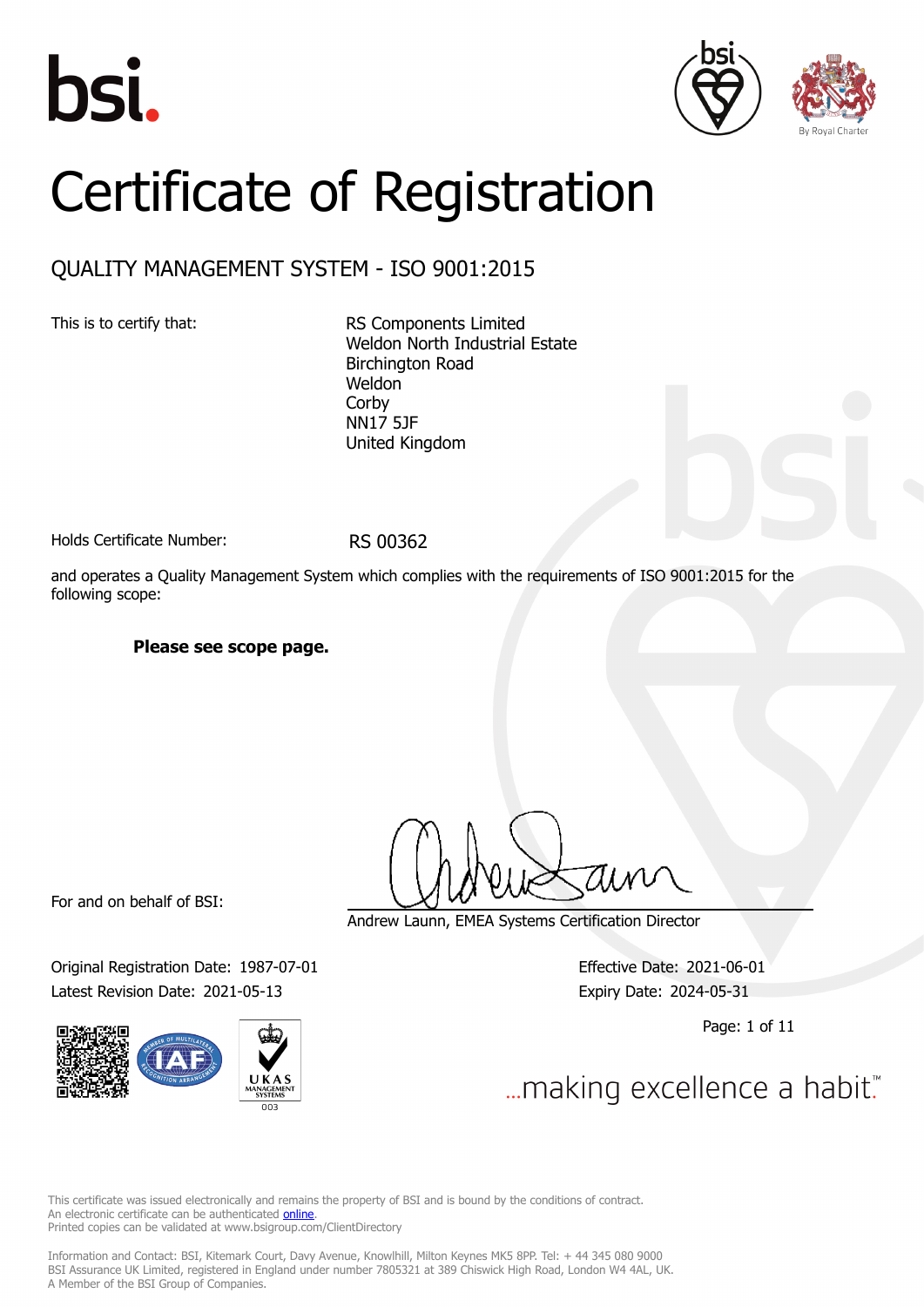## Registered Scope:

Warehousing activities related to the global distribution of RS Components range of electrical, electronic and mechanical equipment, tools, materials, components and supplementary items including personal protective equipment. Warehousing activities necessary for ensuring the safe handling and packing of electrostatic discharge sensitive devices. Purchasing and product management activities for ensuring the continued relevance of RS Components range of electrical, electronic and mechanical equipment, tools, materials, components and supplementary items. Inventory management activities for maintaining optimum stock levels RS Components range of electrical, electronic and mechanical equipment, tools, materials, components and supplementary items. Marketing activities for publicising RS Components range of electrical, electronic and mechanical equipment, tools, materials, components and supplementary items and the services the company makes available to its customers. Sales activities associated with managing relationships with customers and promoting sales of RS Components range of electrical, electronic and mechanical equipment, tools, materials, components and supplementary items. Customer service activities associated with receiving and processing orders and providing support to customers. Customer service activities associated with providing technical assistance to account holding customers. The stockholding and distribution of electrical, electronic and mechanical components, equipment tools, materials and personal protective equipment including the operation of an electrostatic discharge control system for the receiving and repackaging of electrostatic sensitive devices. The quality management system for the calibration, re-calibration and repair of electronic, electric and mechanical equipment.

Lagertätigkeiten im Zusammenhang mit dem weltweiten Vertrieb des RS Components-Sortiments an elektrischen, elektronischen und mechanischen Geräten, Werkzeugen, Materialien, Komponenten und Zubehör, einschließlich persönlicher Schutzausrüstung

Lagertätigkeiten, die erforderlich sind, um die sichere Handhabung und Verpackung von Bauteilen zu gewährleisten, die empfindlich gegen elektrostatische Entladungen sind.

Einkaufs- und Produktmanagementaktivitäten zur Sicherstellung der ständigen Aktualität des RS Components-Angebots an elektrischen, elektronischen und mechanischen Geräten, Werkzeugen, Materialien, Komponenten und Zubehör.

Bestandsmanagement-Aktivitäten zur Aufrechterhaltung optimaler Lagerbestände des Sortiments an elektrischen, elektronischen und mechanischen Geräten, Werkzeugen, Materialien, Komponenten und Zubehör.

Marketingaktivitäten zur Bekanntmachung der Produktpalette von RS Components an elektrischen, elektronischen und mechanischen Geräten, Werkzeugen, Materialien, Komponenten und Zubehö sowie der Services, die das Unternehmen seinen Kunden zur Verfügung stellt.

Vertriebsaktivitäten im Zusammenhang mit der Verwaltung der Kundenbeziehungen und der Förderung des Vertriebs der elektrischen, elektronischen und mechanischen Geräte, Werkzeuge, Materialien, Komponenten und Zunehör von RS Components.

Kundenserviceaktivitäten im Zusammenhang mit dem Erhalt und der Bearbeitung von Bestellungen sowie der Unterstützung von Kunden. Kundendienstaktivitäten im Zusammenhang mit der Bereitstellung technischer Unterstützung für Bestandskunden.

Original Registration Date: 1987-07-01 Effective Date: 2021-06-01 Latest Revision Date: 2021-05-13 Expiry Date: 2024-05-31

Page: 2 of 11

This certificate was issued electronically and remains the property of BSI and is bound by the conditions of contract. An electronic certificate can be authenticated [online](https://pgplus.bsigroup.com/CertificateValidation/CertificateValidator.aspx?CertificateNumber=RS+00362&ReIssueDate=13%2f05%2f2021&Template=uk). Printed copies can be validated at www.bsigroup.com/ClientDirectory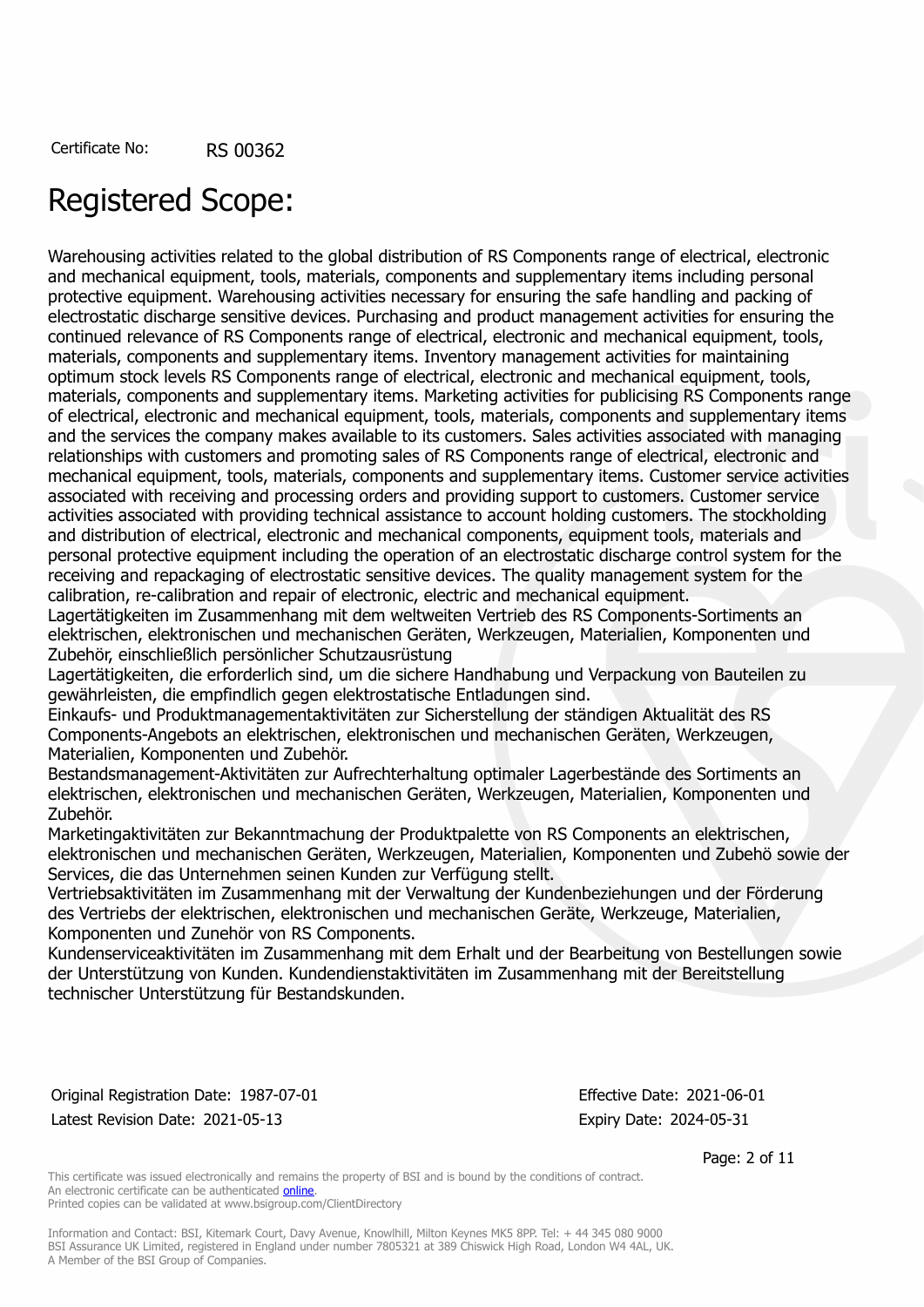## Registered Scope:

Lagerhaltung und Vertrieb von elektrischen, elektronischen und mechanischen Bauteilen, Ausrüstung, Werkzeugen, Materialien und persönliche Schutzausrüstung, einschließlich des Betriebs eines ESD-Kontrollsystems zur Verwaltung und zum Umpacken elektrostatisch sensibler Bauteile. Das Qualitätsmanagementsystem für die Kalibrierung, Re-kalibrierung und Reparatur von elektronischen, elektrischen und mechanischen Geräten.



Original Registration Date: 1987-07-01 Effective Date: 2021-06-01 Latest Revision Date: 2021-05-13 Expiry Date: 2024-05-31

Page: 3 of 11

This certificate was issued electronically and remains the property of BSI and is bound by the conditions of contract. An electronic certificate can be authenticated **[online](https://pgplus.bsigroup.com/CertificateValidation/CertificateValidator.aspx?CertificateNumber=RS+00362&ReIssueDate=13%2f05%2f2021&Template=uk)**. Printed copies can be validated at www.bsigroup.com/ClientDirectory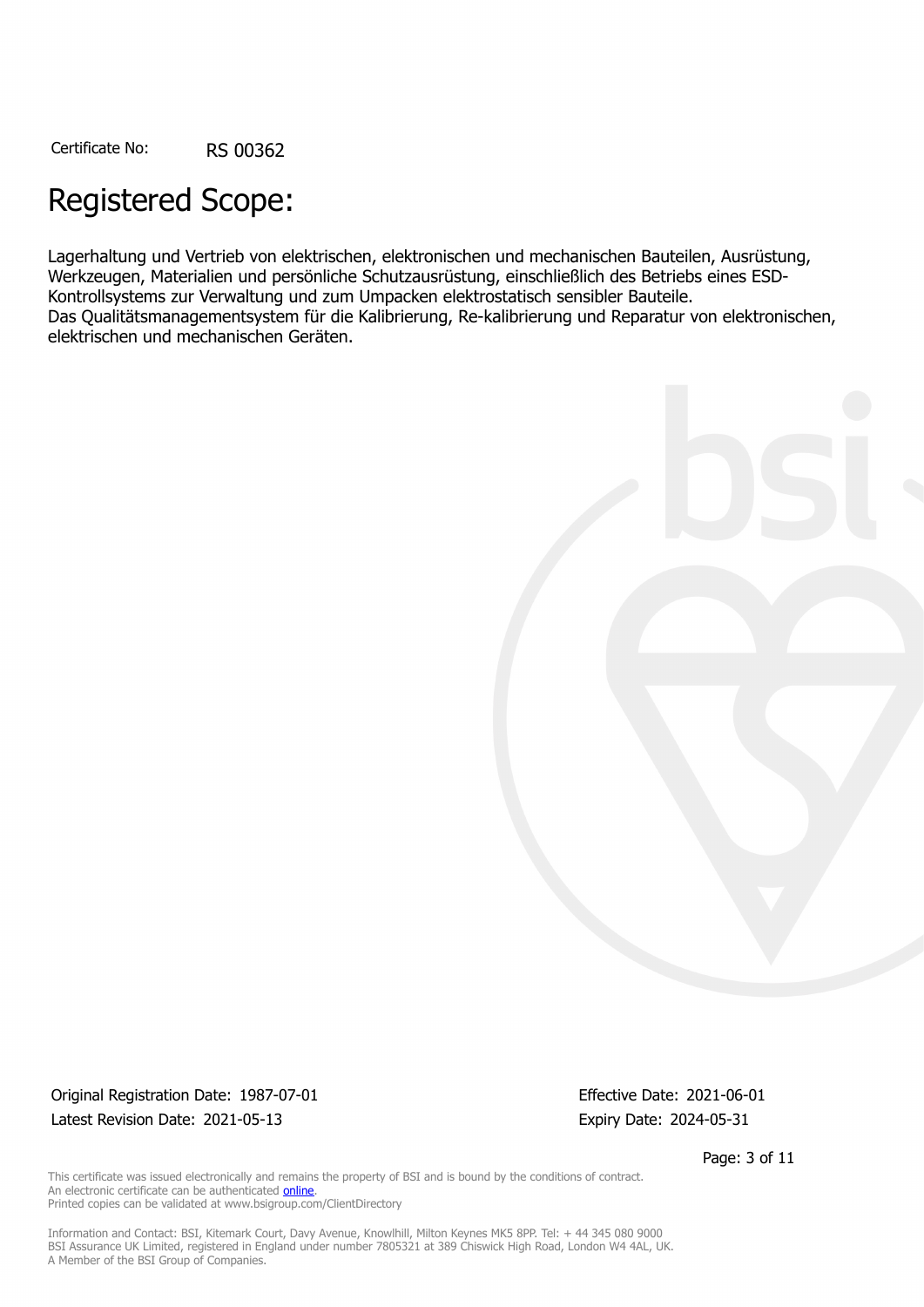RS Local - Plymouth Unit 13 Sisna Park Road Estover Road Plymouth PL6 7AE United Kingdom

RS Components GmbH -Zentrale Funktionen-Mainzer Landstrasse 178-190 Frankfurt 60327 64546 Germany

RS Components Pty Limited 25 Pavesi Street **Smithfield** New South Wales 2164 Australia

Location **Exercise 2018 Location Registered Activities** 

Branch activities including the stock holding, distribution and over-the counter-sales of selected RS Components product range of electrical, electronic and mechanical equipment, tools, materials, components and supplementary items including personal protective equipment.

Sales and Distribution of electrical, electronic and mechanical components, devices, units, tools, materials and protective equipment

Warehousing activities related to the global distribution of RS Components range of electrical, electronic and mechanical equipment, tools, materials, components and supplementary items including personal protective equipment. Warehousing activities necessary for ensuring the safe handling and packing of electrostatic discharge sensitive devices. Purchasing and product management activities for ensuring the continued relevance of RS Components range of electrical, electronic and mechanical equipment, tools, materials, components and supplementary items. Inventory management activities for maintaining optimum stock levels RS Components range of electrical, electronic and mechanical equipment, tools, materials, components and supplementary items. Marketing activities for publicising RS Components range of electrical, electronic and mechanical equipment, tools, materials, components and supplementary items and the services the company makes available to its customers. Sales activities associated with managing relationships with customers and promoting sales of RS Components range of electrical, electronic and mechanical equipment, tools, materials, components and supplementary items. Customer service activities associated with receiving and processing orders and providing support to customers. Customer service activities associated with providing technical assistance to account holding customers. The stockholding and distribution of electrical, electronic and mechanical components, equipment tools, materials and personal protective equipment including the operation of an electrostatic discharge control system for the receiving and repackaging of electrostatic sensitive devices. The quality management system for the calibration, re-calibration and repair of electronic, electric and mechanical equipment.

Original Registration Date: 1987-07-01 Effective Date: 2021-06-01 Latest Revision Date: 2021-05-13 Expiry Date: 2024-05-31

Page: 4 of 11

This certificate was issued electronically and remains the property of BSI and is bound by the conditions of contract. An electronic certificate can be authenticated [online](https://pgplus.bsigroup.com/CertificateValidation/CertificateValidator.aspx?CertificateNumber=RS+00362&ReIssueDate=13%2f05%2f2021&Template=uk). Printed copies can be validated at www.bsigroup.com/ClientDirectory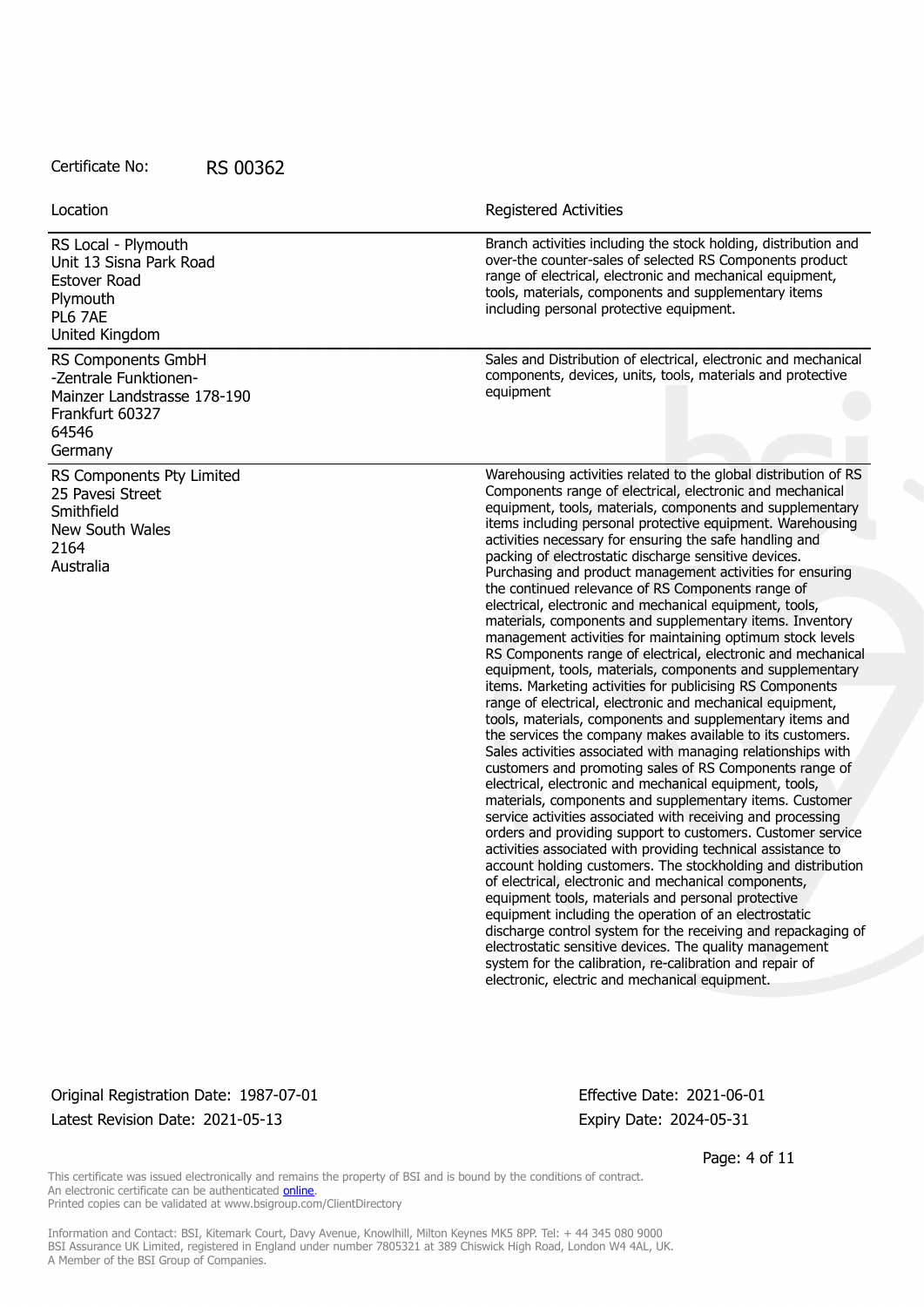RS Local - Heathrow Unit 9, Trade City Hayes Road **Southall** Hayes UB2 5BE

Location **Exercise 2018 Location Registered Activities** 

Branch activities including the stock holding, distribution and over-the counter-sales of selected RS Components product range of electrical, electronic and mechanical equipment, tools, materials, components and supplementary items including personal protective equipment.

RS Components UK 20 Indianapolis street Kyalami Park **Midrand** Gauteng 1684 South Africa

United Kingdom

Warehousing activities related to the global distribution of RS Components range of electrical, electronic and mechanical equipment, tools, materials, components and supplementary items including personal protective equipment. Warehousing activities necessary for ensuring the safe handling and packing of electrostatic discharge sensitive devices. Purchasing and product management activities for ensuring the continued relevance of RS Components range of electrical, electronic and mechanical equipment, tools, materials, components and supplementary items. Inventory management activities for maintaining optimum stock levels RS Components range of electrical, electronic and mechanical equipment, tools, materials, components and supplementary items. Marketing activities for publicizing RS Components range of electrical, electronic and mechanical equipment, tools, materials, components and supplementary items and the services the company makes available to its customers. Sales activities associated with managing relationships with customers and promoting sales of RS Components range of electrical, electronic and mechanical equipment, tools, materials, components and supplementary items. Customer service activities associated with receiving and processing orders and providing support to customers. Customer service activities associated with providing technical assistance to account holding customers. The stockholding and distribution of electrical, electronic and mechanical components, equipment tools, materials and personal protective equipment including the operation of an electrostatic discharge control system for the receiving and repackaging of electrostatic sensitive devices. The quality management system for the calibration, re-calibration and repair of electronic, electric and mechanical equipment

#### Original Registration Date: 1987-07-01 Effective Date: 2021-06-01 Latest Revision Date: 2021-05-13 Expiry Date: 2024-05-31

Page: 5 of 11

This certificate was issued electronically and remains the property of BSI and is bound by the conditions of contract. An electronic certificate can be authenticated [online](https://pgplus.bsigroup.com/CertificateValidation/CertificateValidator.aspx?CertificateNumber=RS+00362&ReIssueDate=13%2f05%2f2021&Template=uk). Printed copies can be validated at www.bsigroup.com/ClientDirectory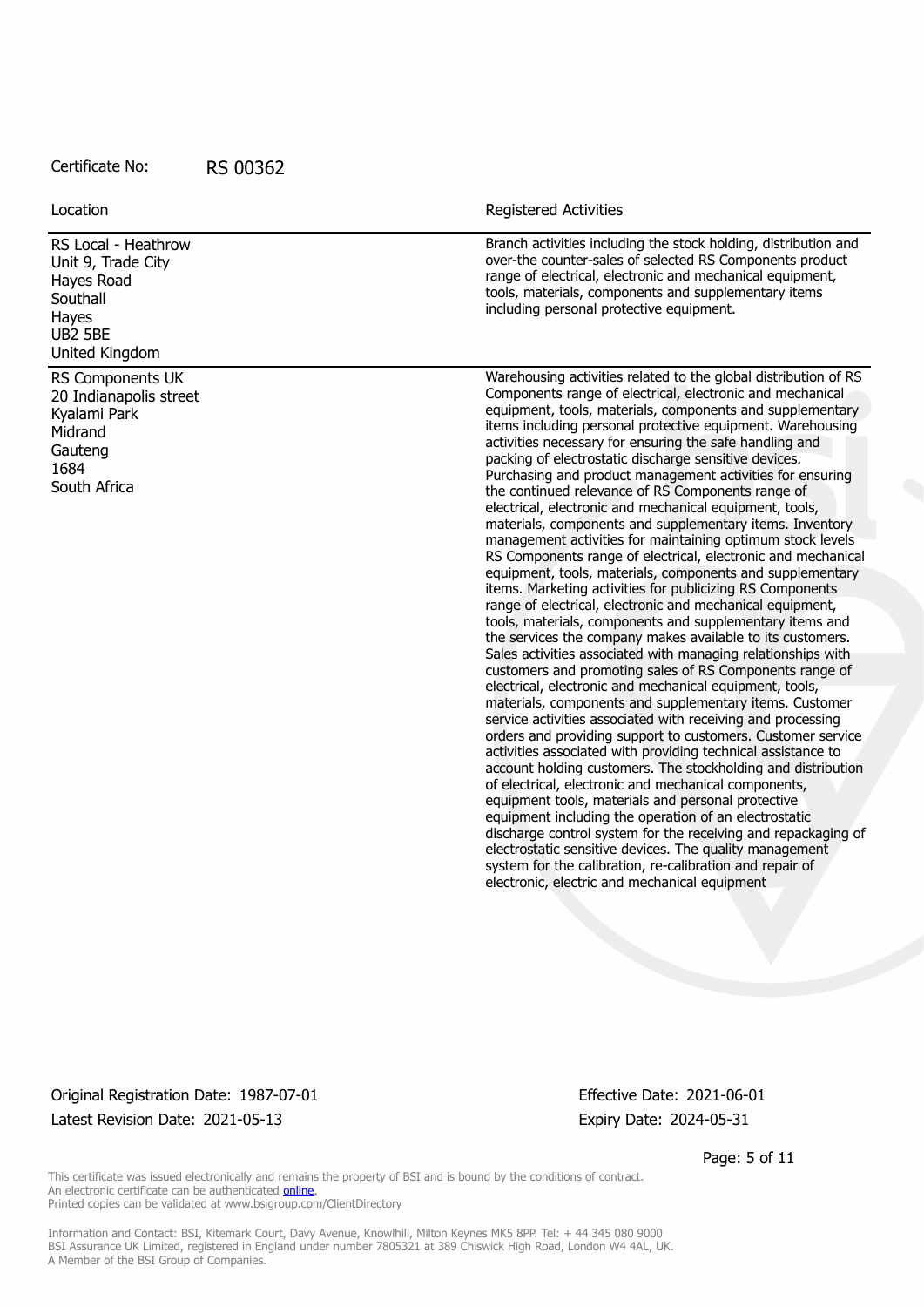RS Components Limited Weldon North Industrial Estate Birchington Road **Weldon Corby** NN17 5JF United Kingdom

RS Local - Aberdeen Peterseat Drive Altens Industrial Estate Aberdeen AB12 3HT United Kingdom

Location **Exercise 2018 Location Registered Activities** 

Warehousing activities related to the global distribution of RS Components range of electrical, electronic and mechanical equipment, tools, materials, components and supplementary items including personal protective equipment. Warehousing activities necessary for ensuring the safe handling and packing of electrostatic discharge sensitive devices. Purchasing and product management activities for ensuring the continued relevance of RS Components range of electrical, electronic and mechanical equipment, tools, materials, components and supplementary items. Inventory management activities for maintaining optimum stock levels RS Components range of electrical, electronic and mechanical equipment, tools, materials, components and supplementary items. Marketing activities for publicising RS Components range of electrical, electronic and mechanical equipment, tools, materials, components and supplementary items and the services the company makes available to its customers. Sales activities associated with managing relationships with customers and promoting sales of RS Components range of electrical, electronic and mechanical equipment, tools, materials, components and supplementary items. Customer service activities associated with receiving and processing orders and providing support to customers. Customer service activities associated with providing technical assistance to account holding customers. The stockholding and distribution of electrical, electronic and mechanical components, equipment, tools, materials, components and personal protective equipment, including the operation of an electrostatic discharge control system for the receiving and repackaging of electrostatic sensitive devices. The quality management system for the calibration, recalibration and repair of electronic, electric and mechanical equipment

Branch activities including the stock holding, distribution and over-the counter-sales of selected RS Components product range of electrical, electronic and mechanical equipment, tools, materials, components and supplementary items including personal protective equipment.

Original Registration Date: 1987-07-01 Effective Date: 2021-06-01 Latest Revision Date: 2021-05-13 Expiry Date: 2024-05-31

Page: 6 of 11

This certificate was issued electronically and remains the property of BSI and is bound by the conditions of contract. An electronic certificate can be authenticated [online](https://pgplus.bsigroup.com/CertificateValidation/CertificateValidator.aspx?CertificateNumber=RS+00362&ReIssueDate=13%2f05%2f2021&Template=uk). Printed copies can be validated at www.bsigroup.com/ClientDirectory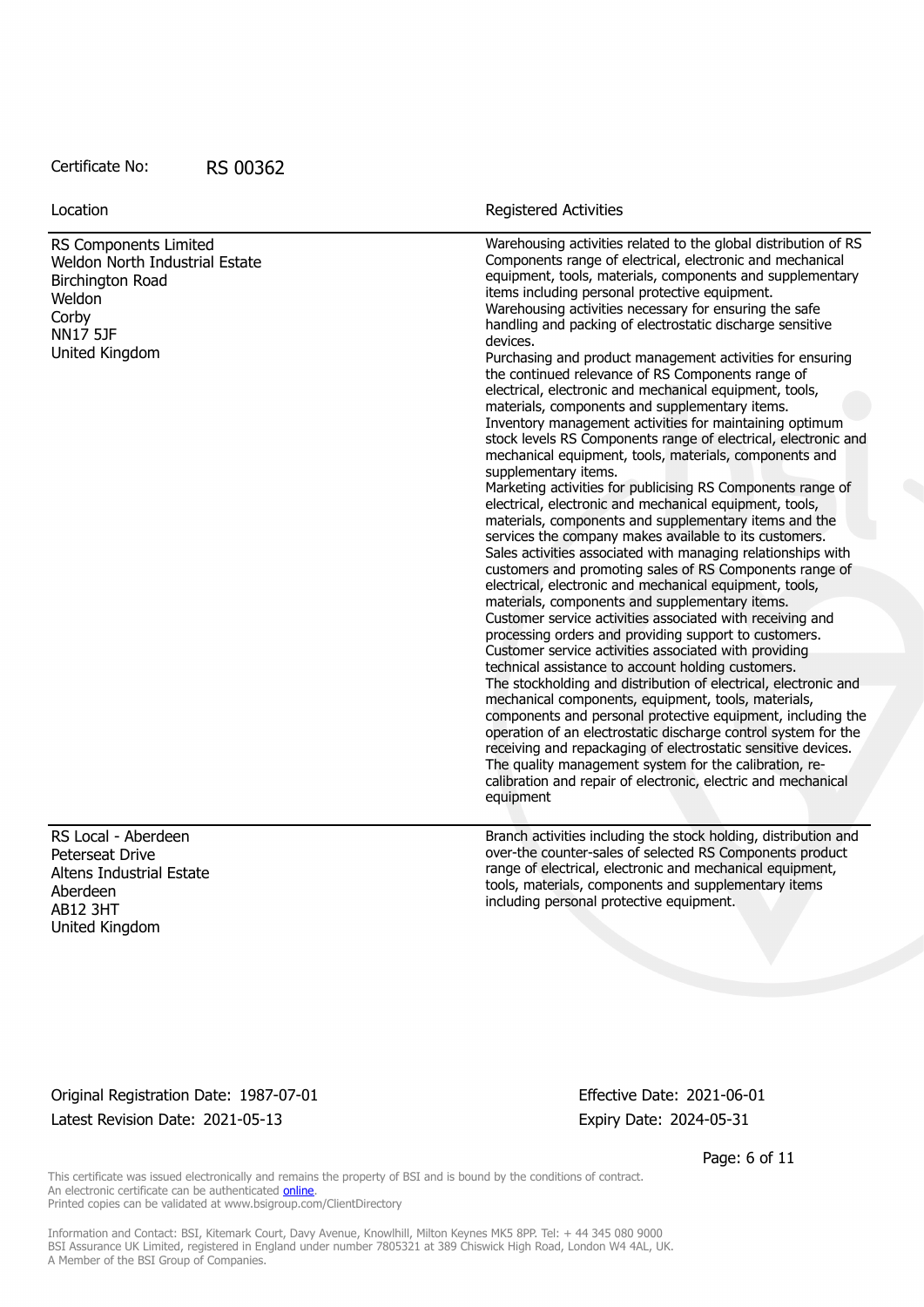| Location                                                                                                                       | <b>Registered Activities</b>                                                                                                                                                                                                                                                                 |
|--------------------------------------------------------------------------------------------------------------------------------|----------------------------------------------------------------------------------------------------------------------------------------------------------------------------------------------------------------------------------------------------------------------------------------------|
| RS Local - Birmingham<br>Duddeston Mill Road<br>Duddeston Mill Trading Estate<br>Birmingham<br><b>B8 1AP</b><br>United Kingdom | Branch activities including the stock holding, distribution and<br>over-the counter-sales of selected RS Components product<br>range of electrical, electronic and mechanical equipment,<br>tools, materials, components and supplementary items<br>including personal protective equipment. |
| RS Local - Bristol<br>Day's Lane (Off George Jones Road)<br>St Phillips<br><b>Bristol</b><br><b>BS2 0QA</b><br>United Kingdom  | Branch activities including the stock holding, distribution and<br>over-the counter-sales of selected RS Components product<br>range of electrical, electronic and mechanical equipment,<br>tools, materials, components and supplementary items<br>including personal protective equipment. |
| RS Local Corby<br>Lammas Road<br>Weldon Industrial Estate<br>Corby<br><b>NN17 5JF</b><br>United Kingdom                        | Branch activities including the stock holding, distribution and<br>over-the counter-sales of selected RS Components product<br>range of electrical, electronic and mechanical equipment,<br>tools, materials, components and supplementary items<br>including personal protective equipment. |
| RS Local - Newcastle<br>Dukesway West<br>Team Valley Trading Estate<br>Gateshead<br>NE11 OPN<br>United Kingdom                 | Branch activities including the stock holding, distribution and<br>over-the counter-sales of selected RS Components product<br>range of electrical, electronic and mechanical equipment,<br>tools, materials, components and supplementary items<br>including personal protective equipment. |
| RS Local - Glasgow<br>38 Baird Street<br>Glasgow<br>G4 0ED<br>United Kingdom                                                   | Branch activities including the stock holding, distribution and<br>over-the counter-sales of selected RS Components product<br>range of electrical, electronic and mechanical equipment,<br>tools, materials, components and supplementary items<br>including personal protective equipment. |
| RS Local - Leeds<br>Philippa Way<br>(Off Gelderd Road)<br>Leeds<br><b>LS12 6LS</b><br>United Kingdom                           | Branch activities including the stock holding, distribution and<br>over-the counter-sales of selected RS Components product<br>range of electrical, electronic and mechanical equipment,<br>tools, materials, components and supplementary items<br>including personal protective equipment. |

Original Registration Date: 1987-07-01 Effective Date: 2021-06-01 Latest Revision Date: 2021-05-13 Expiry Date: 2024-05-31

Page: 7 of 11

This certificate was issued electronically and remains the property of BSI and is bound by the conditions of contract. An electronic certificate can be authenticated **[online](https://pgplus.bsigroup.com/CertificateValidation/CertificateValidator.aspx?CertificateNumber=RS+00362&ReIssueDate=13%2f05%2f2021&Template=uk)**. Printed copies can be validated at www.bsigroup.com/ClientDirectory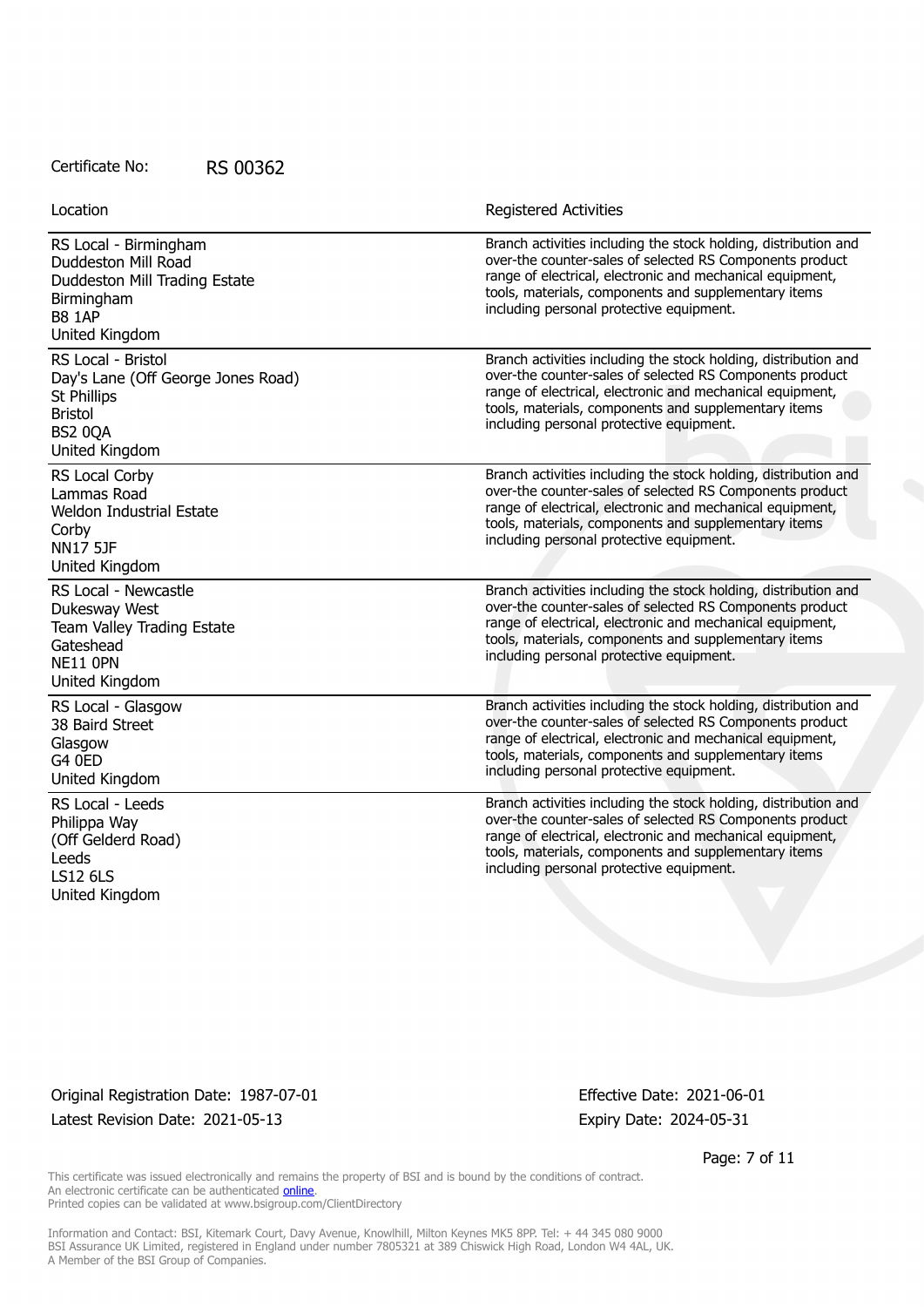| Location                                                                                                                                                  | <b>Registered Activities</b>                                                                                                                                                                                                                                                                 |
|-----------------------------------------------------------------------------------------------------------------------------------------------------------|----------------------------------------------------------------------------------------------------------------------------------------------------------------------------------------------------------------------------------------------------------------------------------------------|
| RS Local - Bermondsey<br>Unit 3, Surrey Canal Trade Park<br>Surrey Canal Road<br>Bermondsey<br>London<br><b>SE14 5RW</b><br>United Kingdom                | Branch activities including the stock holding, distribution and<br>over-the counter-sales of selected RS Components product<br>range of electrical, electronic and mechanical equipment,<br>tools, materials, components and supplementary items<br>including personal protective equipment. |
| RS Local - Nottingham<br>Lenton Lane<br>Nottingham<br>NG7 2NR<br>United Kingdom                                                                           | Branch activities including the stock holding, distribution and<br>over-the counter-sales of selected RS Components product<br>range of electrical, electronic and mechanical equipment,<br>tools, materials, components and supplementary items<br>including personal protective equipment. |
| RS Components Limited<br>Walsingham Drive<br>Bermuda Park<br>Nuneaton<br><b>CV10 7RS</b><br>United Kingdom                                                | Warehousing activities related to the global distribution of RS<br>Components range of electrical, electronic and mechanical<br>equipment, tools, materials, components and supplementary<br>items including personal protective equipment.                                                  |
| RS Local - Nuneaton<br><b>Walsingham Drive</b><br>Bermuda Park<br>Nuneaton<br><b>CV10 7RS</b><br>United Kingdom                                           | Branch activities including the stock holding, distribution and<br>over-the counter-sales of selected RS Components product<br>range of electrical, electronic and mechanical equipment,<br>tools, materials, components and supplementary items<br>including personal protective equipment. |
| RS Local - South Wales<br>Unit D8. 2 Forest Court<br>Main Avenue<br><b>Treforest Industrial Estate</b><br>Pontypridd<br><b>CF37 5UR</b><br>United Kingdom | Branch activities including the stock holding, distribution and<br>over-the counter-sales of selected RS Components product<br>range of electrical, electronic and mechanical equipment,<br>tools, materials, components and supplementary items<br>including personal protective equipment. |
| RS Local - Southampton<br>Unit 6<br><b>Flanders Park</b><br>Hedge End<br>Southampton<br>SO30 2FZ<br>United Kingdom                                        | Branch activities including the stock holding, distribution and<br>over-the counter-sales of selected RS Components product<br>range of electrical, electronic and mechanical equipment,<br>tools, materials, components and supplementary items<br>including personal protective equipment. |

Original Registration Date: 1987-07-01 Effective Date: 2021-06-01 Latest Revision Date: 2021-05-13 Expiry Date: 2024-05-31

Page: 8 of 11

This certificate was issued electronically and remains the property of BSI and is bound by the conditions of contract. An electronic certificate can be authenticated **[online](https://pgplus.bsigroup.com/CertificateValidation/CertificateValidator.aspx?CertificateNumber=RS+00362&ReIssueDate=13%2f05%2f2021&Template=uk)**. Printed copies can be validated at www.bsigroup.com/ClientDirectory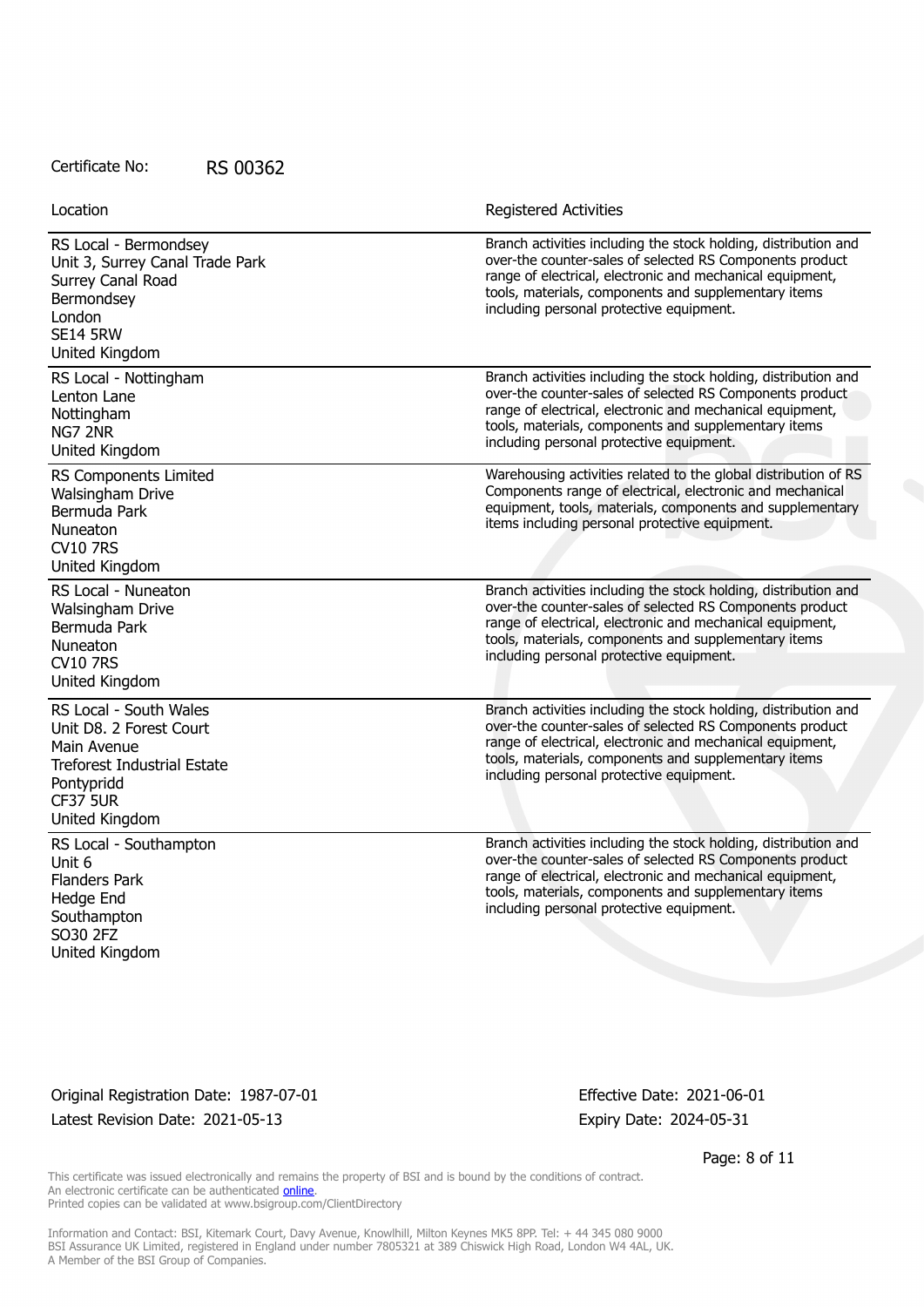| Location                                                                                                                                             | <b>Registered Activities</b>                                                                                                                                                                                                                                                                                                                                                                              |
|------------------------------------------------------------------------------------------------------------------------------------------------------|-----------------------------------------------------------------------------------------------------------------------------------------------------------------------------------------------------------------------------------------------------------------------------------------------------------------------------------------------------------------------------------------------------------|
| RS Local - Manchester<br>Kennedy Way<br>Green Lane Industrial Estate<br>Stockport<br>SK4 2JT<br>United Kingdom                                       | Branch activities including the stock holding, distribution and<br>over-the counter-sales of selected RS Components product<br>range of electrical, electronic and mechanical equipment,<br>tools, materials, components and supplementary items<br>including personal protective equipment.                                                                                                              |
| RS Local - Watford<br>Watford Interchange<br>Colonial Way<br>Watford<br><b>WD24 4WP</b><br>United Kingdom                                            | Branch activities including the stock holding, distribution and<br>over-the counter-sales of selected RS Components product<br>range of electrical, electronic and mechanical equipment,<br>tools, materials, components and supplementary items<br>including personal protective equipment.                                                                                                              |
| RS Components Limited - Pudong<br>2F, No. 53 Factory Building<br>No. 311 South Fu Te Road<br>Waigaogiao Free Trade Zone<br>Pudong<br>200131<br>China | Storage and distribution activities for electrical, electronic and<br>mechanical equipment, tools, materials, components, spares<br>and personal protective goods operated by the Company                                                                                                                                                                                                                 |
| RS Components Limited - Shanghai<br>Unit 501, Building C<br>The New Bund World Trade Center Phase II<br>Shanghai<br>China                            | Procurement activities, inventory management activities,<br>marketing activities, sales activities, technical support<br>activities for electrical, electronic and mechanical equipment,<br>tools, materials, components, spare parts and personal<br>protective goods operated by the Company. Registered<br>Address: 23rd floor A-D, East China Sea Commercial Center,<br>618 Yan'andong Road, Shanghai |
| RS Components Handelsges.m.b.H<br>Albrechtser Straße 11<br>Gmünd<br>A-3950<br>Austria                                                                | Sales and distribution of electrical, electronic and mechanical<br>components, equipment, tools, materials, components and<br>personal protective equipment.                                                                                                                                                                                                                                              |
| RS Components A/S<br>Nattegalevej 6<br>Copenhagen NV<br>DK-2400<br>Denmark                                                                           | The distribution of electrical, electronic and mechanical<br>components, equipment, tools, materials and personal<br>protective equipment in Scandinavia.<br>Distribution af elektroniske og mekaniske komponenter,<br>udstyr, værktøj, automation of sikkerhedsudstyr I<br>Scandinavien.                                                                                                                 |

Original Registration Date: 1987-07-01 Effective Date: 2021-06-01 Latest Revision Date: 2021-05-13 Expiry Date: 2024-05-31

Page: 9 of 11

This certificate was issued electronically and remains the property of BSI and is bound by the conditions of contract. An electronic certificate can be authenticated **[online](https://pgplus.bsigroup.com/CertificateValidation/CertificateValidator.aspx?CertificateNumber=RS+00362&ReIssueDate=13%2f05%2f2021&Template=uk)**. Printed copies can be validated at www.bsigroup.com/ClientDirectory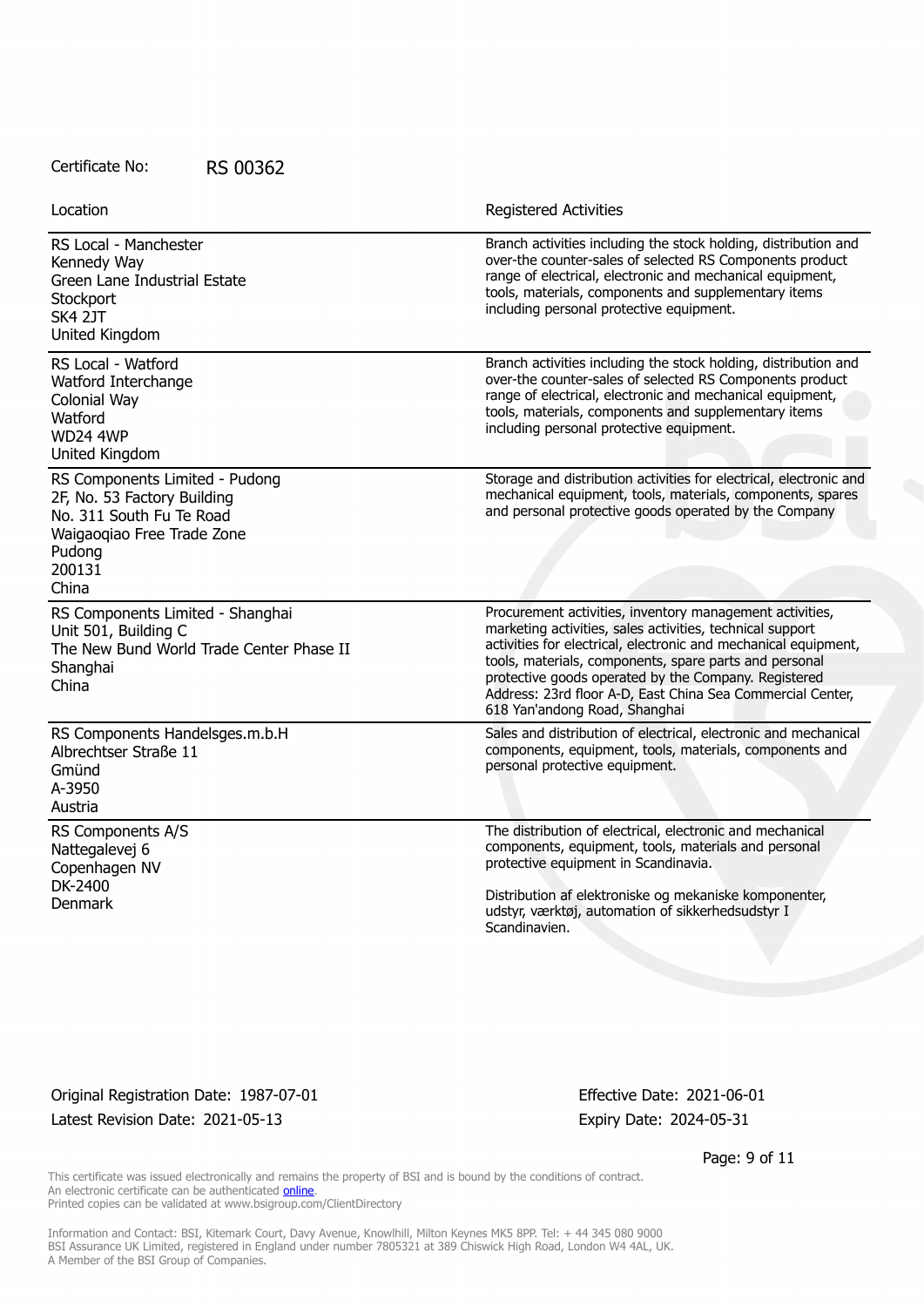Location **Exercise 2018 Registered Activities** 

| Radionics Limited                                                                                                                                 | The stockholding and distribution of electrical, electronic and                                                                                                                                                                                                                                                                                                                        |
|---------------------------------------------------------------------------------------------------------------------------------------------------|----------------------------------------------------------------------------------------------------------------------------------------------------------------------------------------------------------------------------------------------------------------------------------------------------------------------------------------------------------------------------------------|
| T/A RS                                                                                                                                            | mechanical components, equipment tools, materials and                                                                                                                                                                                                                                                                                                                                  |
| <b>Glenview Industrial Estate</b>                                                                                                                 | personal protective equipment.                                                                                                                                                                                                                                                                                                                                                         |
| Herberton Road                                                                                                                                    | Warehousing activities related to the global distribution of RS                                                                                                                                                                                                                                                                                                                        |
| Rialto                                                                                                                                            | Components range of electrical, electronic and mechanical                                                                                                                                                                                                                                                                                                                              |
| Dublin 12                                                                                                                                         | equipment, tools, materials, components and supplementary                                                                                                                                                                                                                                                                                                                              |
| <b>Ireland</b>                                                                                                                                    | items including personal protective equipment.                                                                                                                                                                                                                                                                                                                                         |
| RS Components SAS                                                                                                                                 | Sales and Distribution of electrical, electronic and mechanical                                                                                                                                                                                                                                                                                                                        |
| Rue Norman King                                                                                                                                   | components, devices, units, tools, materials and protective                                                                                                                                                                                                                                                                                                                            |
| CS 40453                                                                                                                                          | equipment. Warehousing activities related to the global                                                                                                                                                                                                                                                                                                                                |
| Beauvais Cedex                                                                                                                                    | distribution of RS Components range of electrical, electronic                                                                                                                                                                                                                                                                                                                          |
| 60031                                                                                                                                             | and mechanical equipment, tools, materials, components and                                                                                                                                                                                                                                                                                                                             |
| France                                                                                                                                            | supplementary items including personal protective equipment                                                                                                                                                                                                                                                                                                                            |
| RS Components GmbH<br>Am Schloss Eichhof 2<br><b>Bad Hersfeld</b><br>36251<br>Germany                                                             | Sales and Distribution of electrical, electronic and mechanical<br>components, devices, units, tools, materials and protective<br>equipment Warehousing activities related to the global<br>distribution of RS Components range of electrical, electronic<br>and mechanical equipment, tools, materials, components and<br>supplementary items including personal protective equipment |
| RS Components Srl                                                                                                                                 | Stockholding, supply and distribution of electrical, electronic                                                                                                                                                                                                                                                                                                                        |
| Viale T. Edison, 110                                                                                                                              | and mechanical components, assembled products and tools                                                                                                                                                                                                                                                                                                                                |
| Edificio C                                                                                                                                        | as described in the company's catalogue. The Quality                                                                                                                                                                                                                                                                                                                                   |
| Sesto San Giovanni (MI)                                                                                                                           | Management System for the calibration of electrical,                                                                                                                                                                                                                                                                                                                                   |
| 20099                                                                                                                                             | electronic and mechanical equipment distributed by RS                                                                                                                                                                                                                                                                                                                                  |
| Italy                                                                                                                                             | Componentes Srl                                                                                                                                                                                                                                                                                                                                                                        |
| RS Components Srl                                                                                                                                 | Stockholding, supply and distribution of electrical, electronic                                                                                                                                                                                                                                                                                                                        |
| Centro Logisitico                                                                                                                                 | and mechanical components, assembled products and tools                                                                                                                                                                                                                                                                                                                                |
| Via Walter Tobagi, 19                                                                                                                             | as described in the company's catalogue. The Quality                                                                                                                                                                                                                                                                                                                                   |
| Vimodrone (MI)                                                                                                                                    | Management System for the calibration of electrical,                                                                                                                                                                                                                                                                                                                                   |
| 20090                                                                                                                                             | electronic and mechanical equipment distributed by RS                                                                                                                                                                                                                                                                                                                                  |
| Italy                                                                                                                                             | Componentes Srl                                                                                                                                                                                                                                                                                                                                                                        |
| RS Components Limited - Philippines<br>21 Floor Multinational<br><b>Bancorporation Centre</b><br>Ayala Avenue, Makati City<br>6805<br>Philippines | Sales activities associated with managing relationships with<br>customers and promoting sales of RS Components range of<br>electrical, electronic and mechanical equipment, tools,<br>materials, components and supplementary items.                                                                                                                                                   |

Original Registration Date: 1987-07-01 Effective Date: 2021-06-01 Latest Revision Date: 2021-05-13 Expiry Date: 2024-05-31

Page: 10 of 11

This certificate was issued electronically and remains the property of BSI and is bound by the conditions of contract. An electronic certificate can be authenticated **[online](https://pgplus.bsigroup.com/CertificateValidation/CertificateValidator.aspx?CertificateNumber=RS+00362&ReIssueDate=13%2f05%2f2021&Template=uk)**. Printed copies can be validated at www.bsigroup.com/ClientDirectory